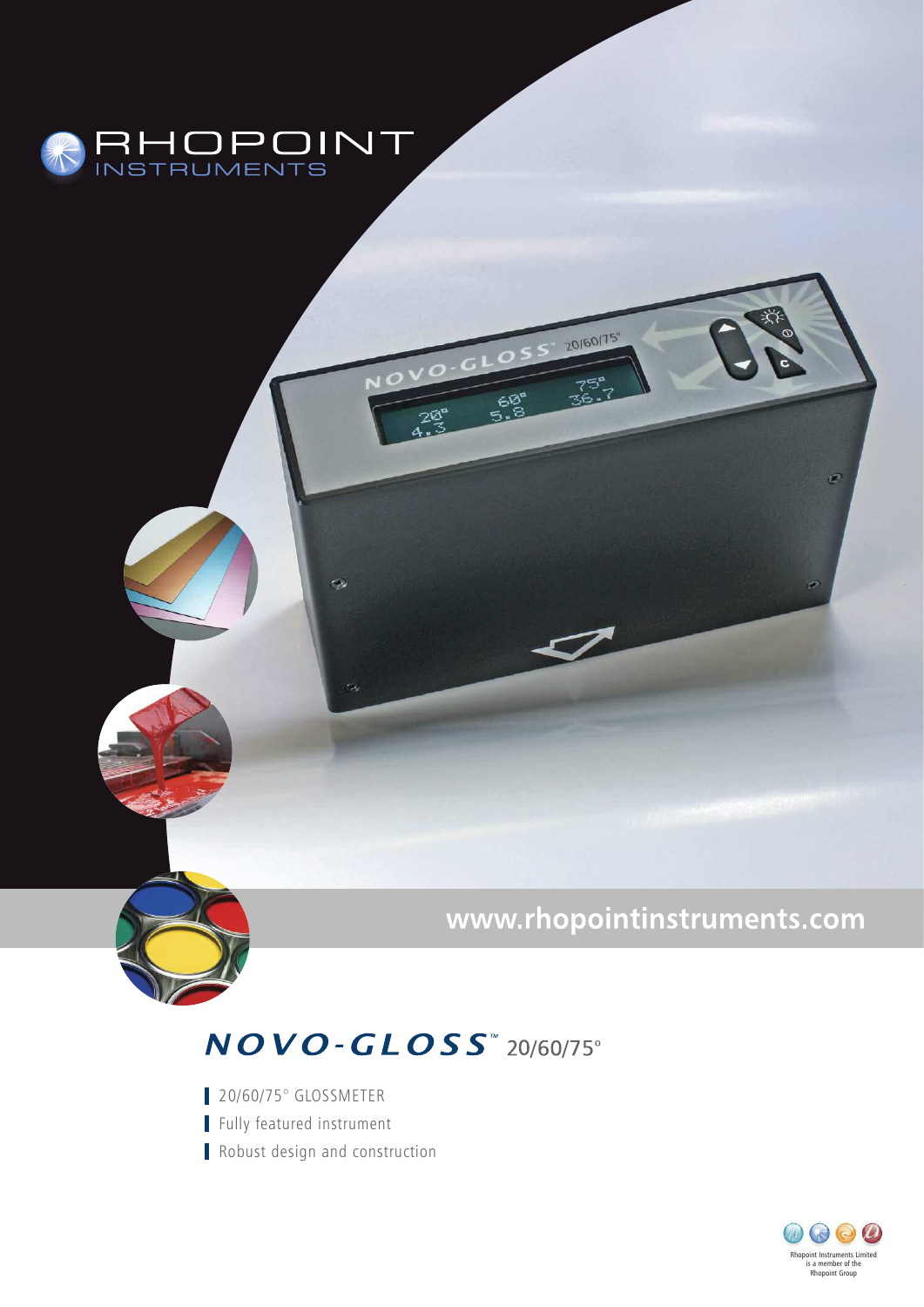## $NOVO$ -GLOSS<sup>"</sup> 20/60/75°

### **INTRODUCING THE 20/60/75º GLOSSMETER**

**THE NOVO-GLOSS 20/60/75 IS A FULLY FEATURED INSTRUMENT FOR MEASURING THE GLOSS OF A VARIETY OF SUBSTRATES**

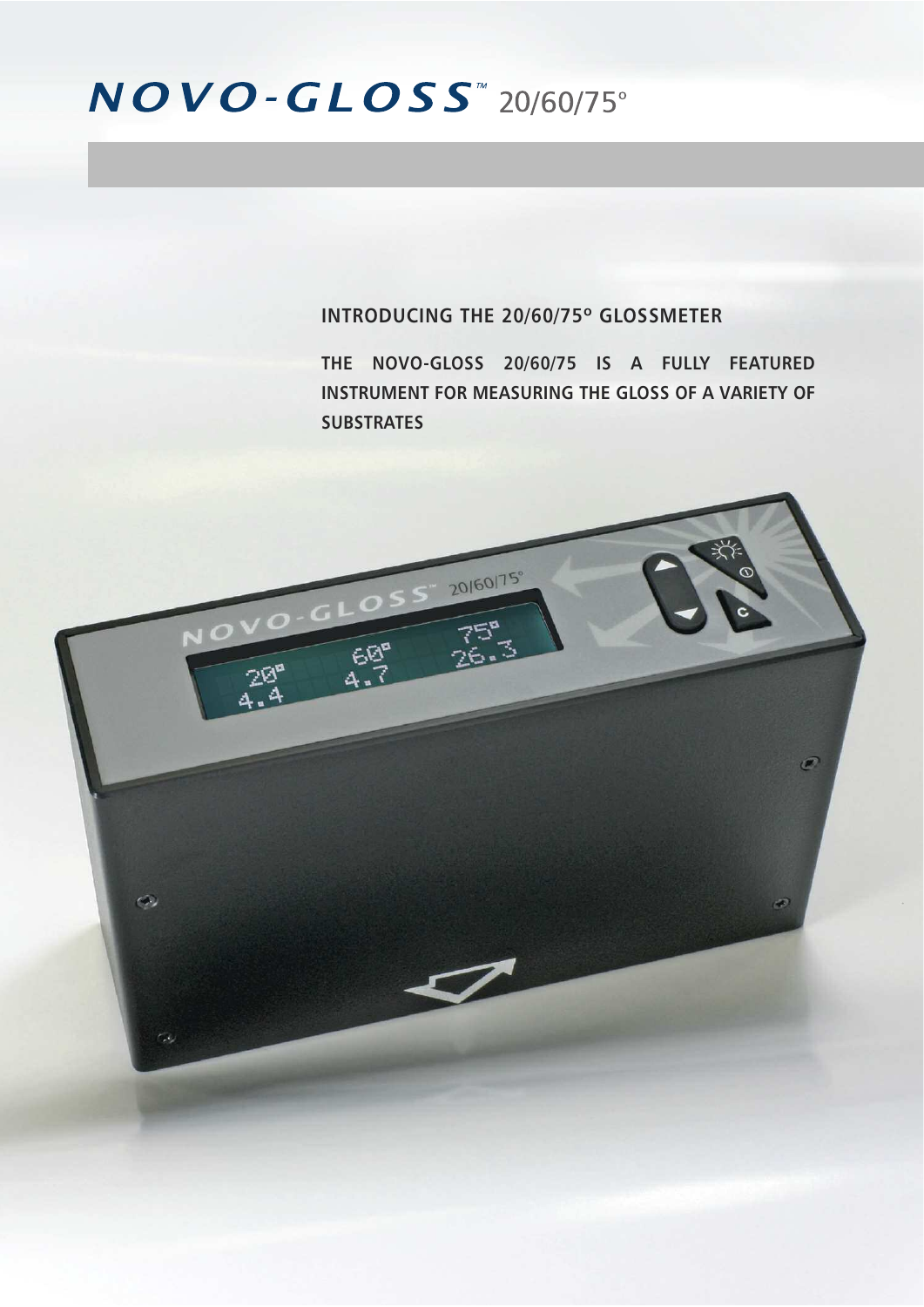## **W HY M E A SUR E GLOS S ?**

Gloss is an aspect of the visual perception of objects that is as important as colour when considering the psychological impact of products on a consumer.

It has been defined as **'The attribute of surfaces that causes them to have shiny or lustrous, metallic appearance.'**

Manufacturers design their products to have maximum appeal, for example: highly reflective car body panels, gloss magazine covers or satin black designer furniture.





It is important therefore that gloss levels are achieved consistently on every product or across different batches of products.

## **HO W I S GLOS S M E A SUR ED?**

Gloss is measured by shining a known amount of light at a surface and quantifying the reflectance. The angle of the light and the method by which the reflectance is measured are determined by surface and also aspect of the surface appearance to be measured.



## **W HI CH ANGL E SHOULD I US E FOR M Y A P P L I C AT ION?**

**ASTM D523** describes three measurement angles to measure gloss across all surfaces.

Gloss is measured in gloss units (GU) and is traceable to reference standards held at **BAM** (Germany), **NRC** (Canada) or **NPL** (UK).

#### **Universal Measurement Angle: 60°**

All gloss levels can be measured using the standard measurement angle of 60°. This is used as the reference angle with the complimentary angles of 75° and 20° often used for low and high gloss levels respectively.

#### **Low Gloss: 75°**

For improved resolution of low gloss a grazing angle of 75° is used to measure the gloss of paper.

This angle also has a larger measurement spot which will average out differences in the gloss of textured or slightly uneven surfaces.

#### **High Gloss: 20**°

The acute measurement angle of 20° gives improved resolution for high gloss surfaces. Surfaces that measure 70GU and above at the standard angle of 60° are often measured with this geometry.

The 20° angle is more sensitive to haze effects that affect the appearance of a surface.

## **S A M P L E A P P L I C AT IONS**



**Paint**